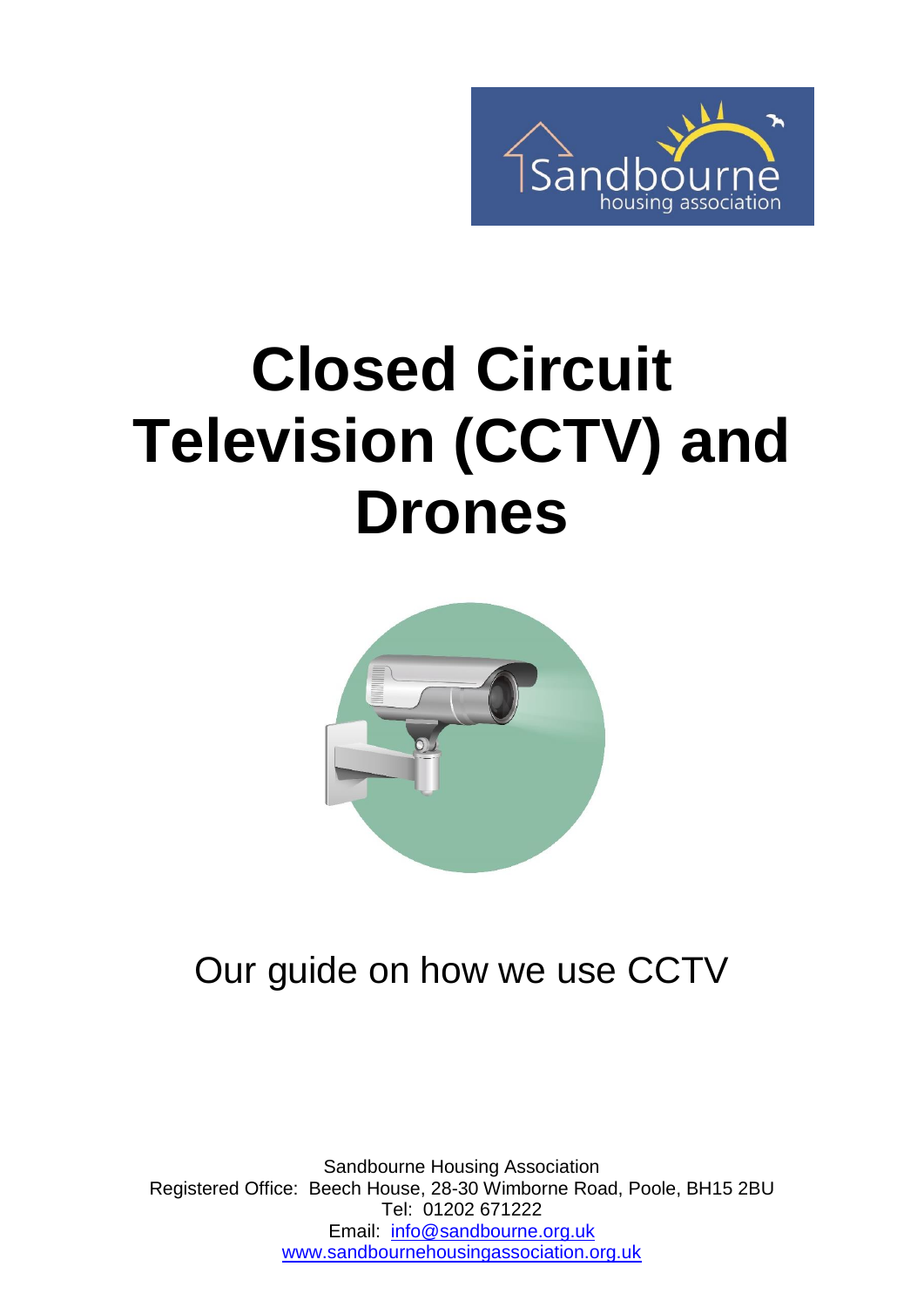### **Introduction**

CCTV is becoming increasingly common place. In this leaflet we will try to address some of the common issues that are raised regarding the use of CCTV and drones, by us or by yourselves, as it affects your homes and communal areas and grounds.

In this leaflet, the use of 'you' applies to all of our occupiers whether you are a tenant, leaseholder or a shared owner.

The use of 'us' or 'we' refers to Sandbourne Housing **Association** 

#### **General guidance**

If you install CCTV it must only cover your own property and not our communal areas or neighbours' doors or gardens etc. You should not normally record your neighbours' gardens or their activities in their own home or on our or other public communal gardens/areas. The rare exception being if it is specific and likely time limited to witness criminal or anti-social behaviour. However, you will need to be mindful that in doing so, eg a school playing field or access to and from a school entrance etc, you may be accused of 'inappropriate behaviour' yourself and may find yourself under investigation by the Police, the Information Commissioners Office (ICO) or by us.

No one is permitted to operate a drone anywhere unless they have a government licence and, even with a licence, the above guidance still applies.

We do not use drones but we may in the future. If we do, it will only be to assist us in detecting and diagnosing maintenance issues. For example, we might do so to examine the roofs of high buildings that might otherwise require the expense, inconvenience and potential dangers associated with scaffolding being erected to carry out our investigations.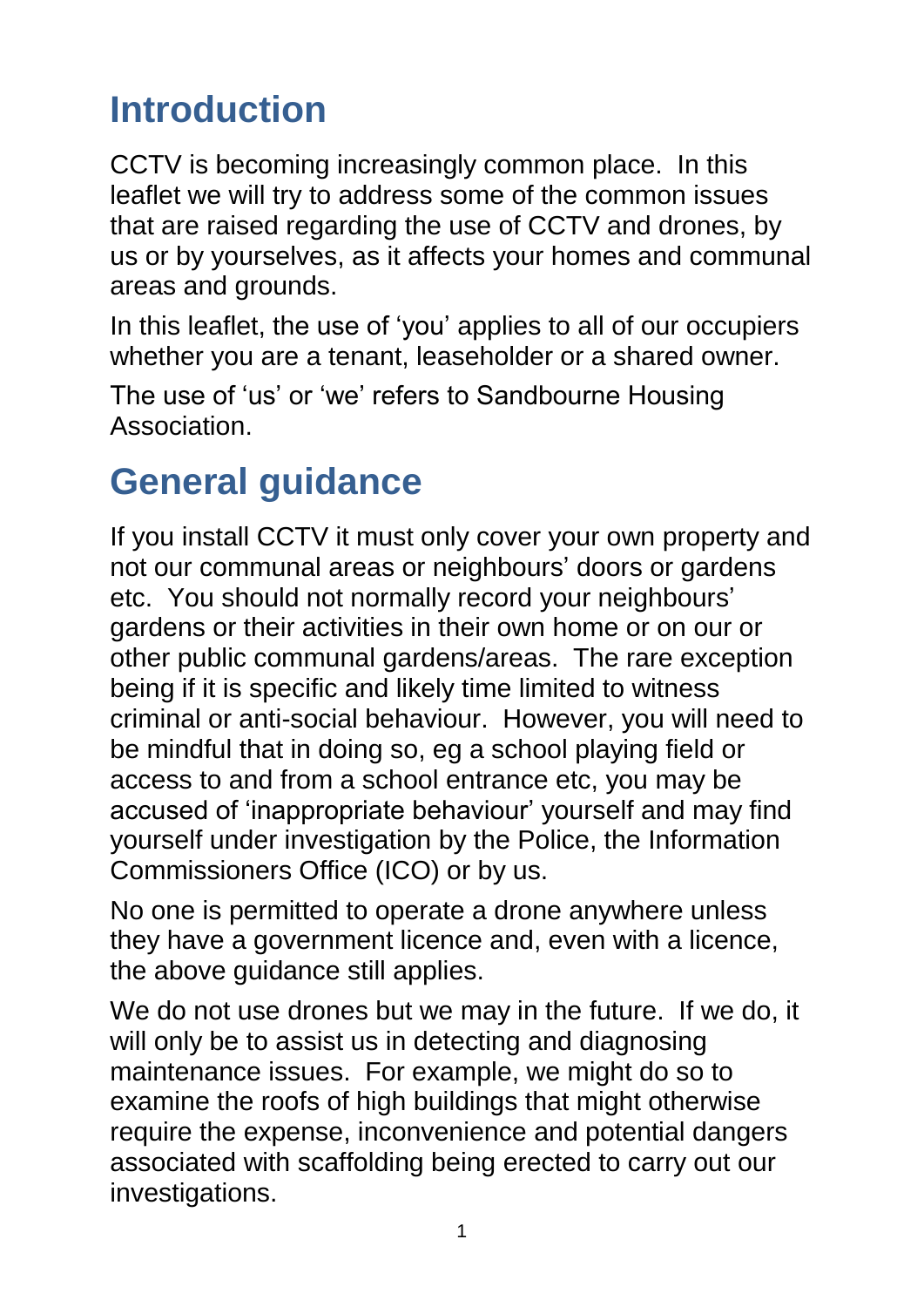#### **What we may do**

We may use CCTV images to help us provide a safe and secure environment for employees, residents and for visitors to our premises such as clients, customers, contractors, people making deliveries and suppliers, etc.

We may also use CCTV to deter or detect criminal or anti-social behaviour and protect both you and our property.

Our CCTV records images only. There is no audio recording, ie conversations are not normally recorded on CCTV. The exception may be for covert recording (see below).

#### **Covert recording**

We may undertake covert recording where we consider there is good cause to suspect that criminal activity or equivalent anti-social behaviour or malpractice is taking, or is about to take place and informing the individuals concerned that recording is taking place would seriously prejudice its detection and investigation.

#### **Normal use of our CCTV equipment**

Our cameras are located at strategic points throughout our premises, principally at the main entrances and exit points to blocks of flats, including outside some passenger lifts. We have positioned the cameras so that they only cover the communal or public areas of our premises and they have been sited so that they provide clear images. No camera focuses on, or will focus on, toilets, shower facilities, changing rooms, staff kitchen areas, staff break rooms or private offices.

All cameras (with the exception of any that may be temporarily set up for covert recording) are also clearly visible with appropriate signage warning people that CCTV is in operation.